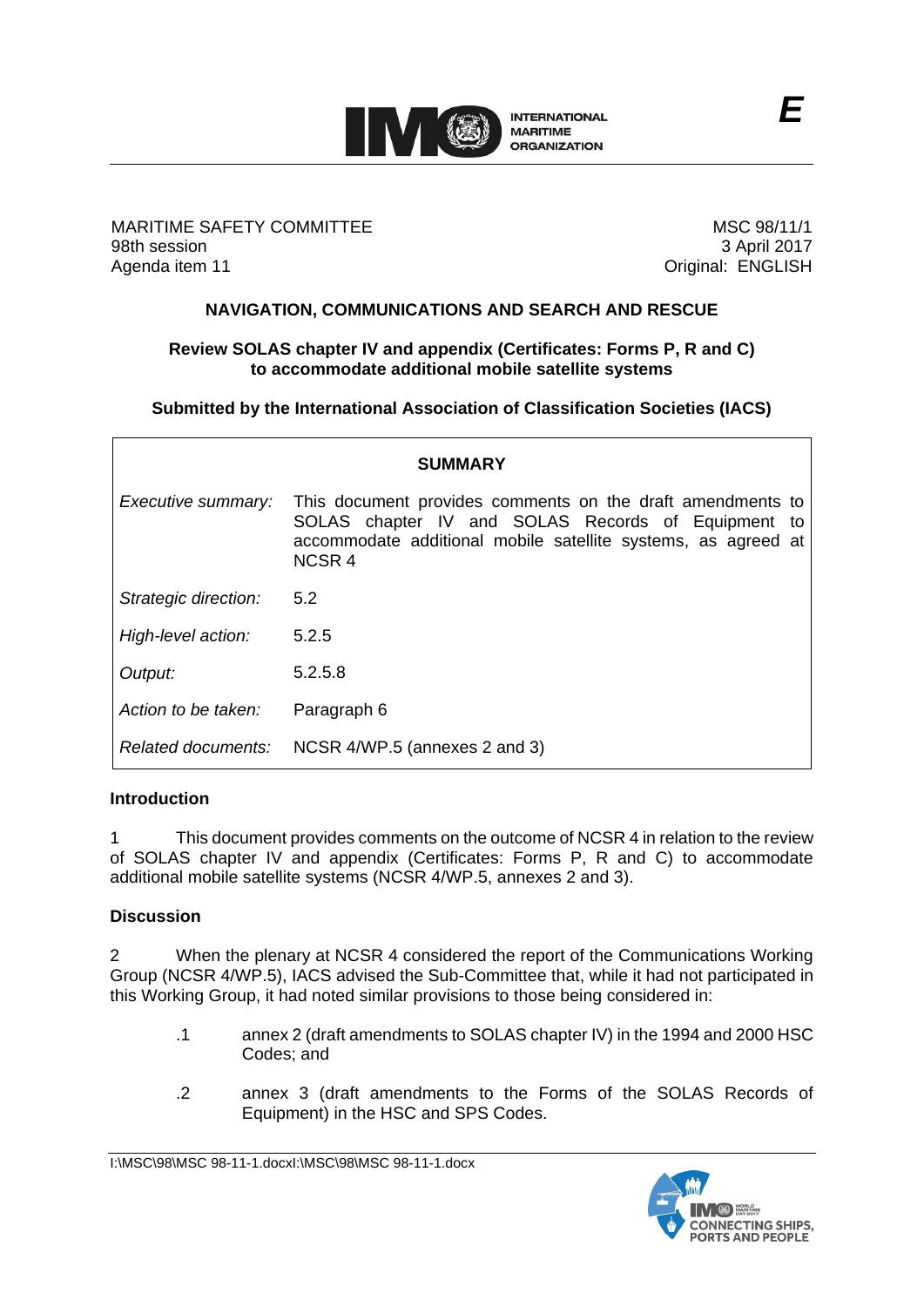3 IACS has further examined the texts of the HSC and SPS Codes in light of the draft amendments provided in annexes 2 and 3 of NCSR 4/WP.5 and offers, in annexes 1 and 2 to this document, further texts for review by the Committee when the draft amendments that have been prepared by NCSR 4 are considered. Annex 1 offers draft amendments to the 2000 HSC Code and it is suggested that parallel amendments could also be made to sections 14.6, 14.7, 14.8, 14.9, 14.11 and 14.12 of the 1994 HSC Code.

4 In undertaking this review of the HSC Codes, IACS has also noted that these texts have, to date, not been updated to take account of the amendments to SOLAS chapter IV in resolution MSC.201(81). Annex 1 to this document show what changes to sections 14.7.1.6.1, 14.10.1.4.3 and 14.10.2.3.2 of the 2000 HSC Code (and consequently sections 14.6.1.6.1, 14.9.1.4.3 and 14.9.2.3.2 of the 1994 HSC Code) would provide consistency with the amendments in resolution MSC.201(81).

5 When reviewing the draft amendments as prepared by NCSR 4 and annexes 1 and 2 of this document, the Committee is also invited to consider the application of MSC-MEPC.5/Circ.6 on *Guidance on the timing of replacement of existing certificates by the certificates issued after the entry into force of amendments to certificates in IMO instruments*. In particular, it is proposed that the Committee should agree that paragraph 3.1 of this circular applies in the case of the amendments to the documentation discussed in this document i.e.:

*"in cases where the ship has not to comply with new requirements, the certificate (and its supplement, if any) is not re-issued until its expiry;"*.

# **Action requested of the Committee**

6 The Committee is invited to consider the foregoing, in particular paragraph 5 above and annexes 1 and 2, and decide as appropriate.

\*\*\*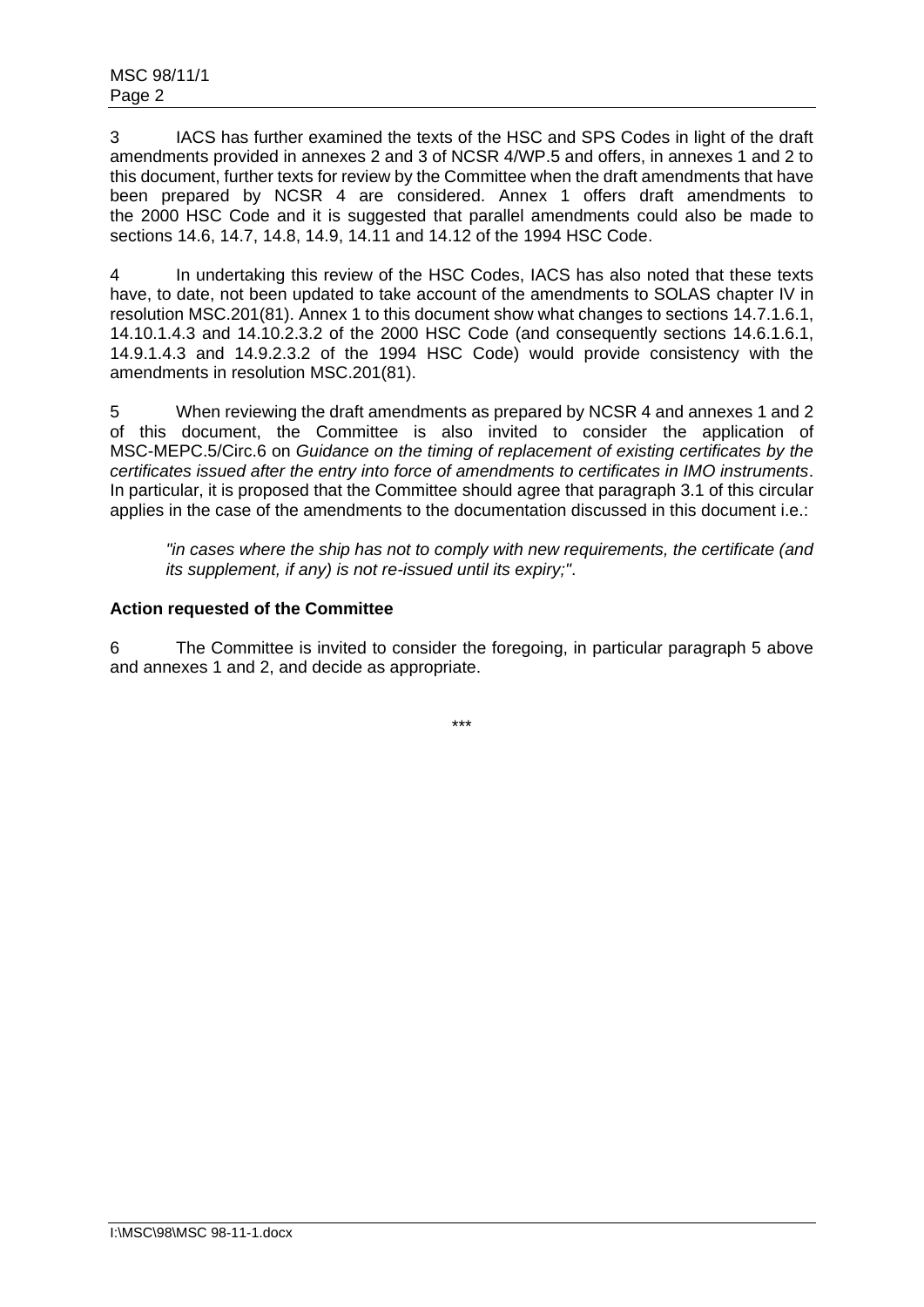## **ANNEX 1**

#### **PROPOSED AMENDMENTS TO SOLAS RELATED INSTRUMENTS**

- 1 Strike through-indicates deleted text
- 2 Grey shaded-indicates added text

### **INTERNATIONAL CODE OF SAFETY FOR HIGH-SPEED CRAFT, 2000 – CHAPTER 14 - RADIOCOMMUNICATIONS**

|                                                                                                                                                                                                                                                                                                                                  |                         | <b>TEXT</b>                                                                                                                                                                                                                                                                                                                                                                                                                                                                                                                                                                                  |  |
|----------------------------------------------------------------------------------------------------------------------------------------------------------------------------------------------------------------------------------------------------------------------------------------------------------------------------------|-------------------------|----------------------------------------------------------------------------------------------------------------------------------------------------------------------------------------------------------------------------------------------------------------------------------------------------------------------------------------------------------------------------------------------------------------------------------------------------------------------------------------------------------------------------------------------------------------------------------------------|--|
| Section 14.2 - Terms and definitions                                                                                                                                                                                                                                                                                             |                         |                                                                                                                                                                                                                                                                                                                                                                                                                                                                                                                                                                                              |  |
| 14.2.1<br>below:                                                                                                                                                                                                                                                                                                                 |                         | For the purpose of this chapter, the following terms shall have the meanings defined                                                                                                                                                                                                                                                                                                                                                                                                                                                                                                         |  |
|                                                                                                                                                                                                                                                                                                                                  | $\overline{\mathbf{6}}$ | Global maritime distress and safety system (GMDSS) identities means<br>maritime mobile services identity, the ship's call sign, Inmarsat recognized<br>mobile satellite service identities and serial number identity which may be<br>transmitted by the ship's equipment and used to identify the craft.                                                                                                                                                                                                                                                                                    |  |
| Section 14.7 - Radio equipment: General                                                                                                                                                                                                                                                                                          |                         |                                                                                                                                                                                                                                                                                                                                                                                                                                                                                                                                                                                              |  |
| 14.7.1                                                                                                                                                                                                                                                                                                                           |                         | Every craft shall be provided with:                                                                                                                                                                                                                                                                                                                                                                                                                                                                                                                                                          |  |
|                                                                                                                                                                                                                                                                                                                                  | $.5\,$                  | a radio facility for reception of maritime safety information by the Inmarsat<br>recognized mobile satellite service enhanced group calling system if<br>the ship is engaged on voyages in any area of Inmarsat-recognized<br>mobile satellite service coverage but in which an international NAVTEX<br>service is not provided. However, craft engaged exclusively on voyages<br>in areas where an HF direct-printing telegraphy maritime<br>safety<br>information service is provided and fitted with equipment capable of<br>receiving such service, may be exempt from this requirement. |  |
|                                                                                                                                                                                                                                                                                                                                  | $\overline{\mathbf{6}}$ | subject to the provisions of 14.8.3, a satellite emergency position<br>indicating radio beacon (satellite EPIRB) which shall be:                                                                                                                                                                                                                                                                                                                                                                                                                                                             |  |
|                                                                                                                                                                                                                                                                                                                                  |                         | .6.1<br>capable of transmitting a distress alert through the polar orbiting<br>satellite service operating in the 406 MHz band-or, if the craft is<br>engaged only on voyages within Inmarsat coverage, through the<br>Inmarsat geostationary satellite service operating in the 1.6 GHz<br>band:                                                                                                                                                                                                                                                                                            |  |
| Section 14.8 - Radio equipment: Sea area A1                                                                                                                                                                                                                                                                                      |                         |                                                                                                                                                                                                                                                                                                                                                                                                                                                                                                                                                                                              |  |
| 14.8.1<br>In addition to meeting the requirements of 14.7, every craft engaged on<br>voyages exclusively in sea area A1 shall be provided with a radio installation capable<br>of initiating the transmission of ship-to-shore distress alerts from the position from which the<br>ship is normally navigated, operating either: |                         |                                                                                                                                                                                                                                                                                                                                                                                                                                                                                                                                                                                              |  |
|                                                                                                                                                                                                                                                                                                                                  | $.5\phantom{0}$         | through the Inmarsat geostationary a recognized mobile<br>satellite<br>service; this requirement may be fulfilled by:                                                                                                                                                                                                                                                                                                                                                                                                                                                                        |  |

**.5.1 [**an lnmarsat a ship earth station\* providing a recognized mobile satellite service; or

This requirement can be met by Inmarsat ship earth stations capable of two-way communications, such as Inmarsat-B and Fleet-77 (resolutions A.808(19) and MSC.130(75)) or Inmarsat-C (resolution A.807(19), as amended) ship earth stations. Unless otherwise specified, this footnote applies to all requirements for an Inmarsat ship earth station prescribed by this chapter.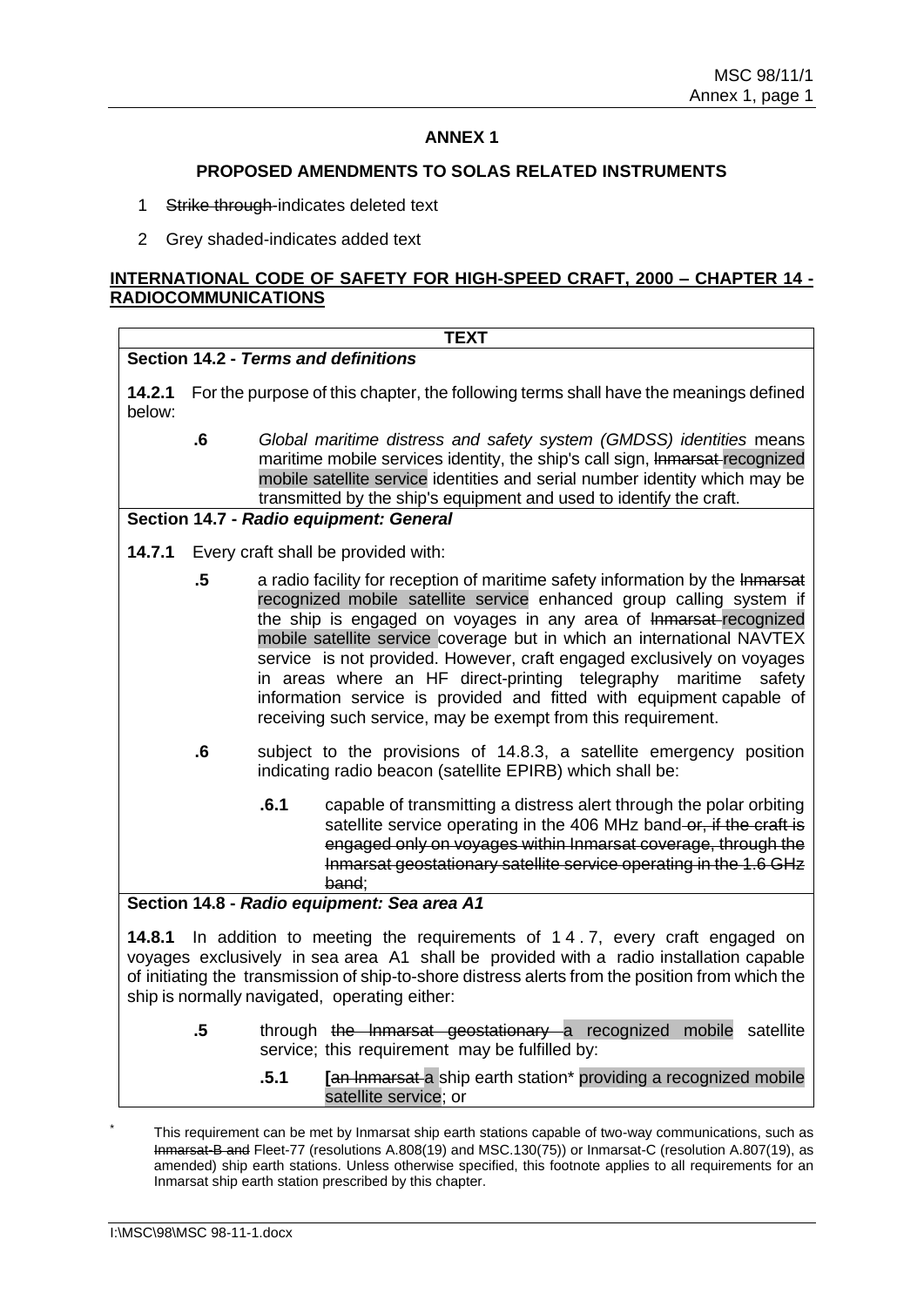## **Section 14.9 -** *Radio equipment: Sea areas A1 and A2*

**14.9.1** In addition to meeting the requirements of 14.7, every craft engaged on voyages beyond sea area A1, but remaining within sea area A2, shall be provided with:

- **.3** means of initiating the transmission of ship-to-shore distress alerts by a radio service other than MF operating either:
	- **.3.3** through the Inmarsat geostationary satellite service by a ship earth station providing a recognized mobile satellite service.

**14.9.3** The craft shall, in addition, be capable of transmitting and receiving general radiocommunications using radiotelephony or direct-printing telegraphy by either:

**.2** an lnmarsat a ship earth station providing a recognized mobile satellite service.

**Section 14.10 -** *Radio equipment: Sea areas A1***,** *A2 and A3*

**14.10.1** In addition to meeting the requirements of 14.7, every craft engaged on voyages beyond sea areas A1 and A2, but remaining within sea area A3, shall, if it does not comply with the requirements of 14.10.2, be provided with:

- **.1** an lnmarsat a ship earth station providing a recognized mobile satellite service and capable of:
- **.4** means of initiating the transmission of ship-to-shore distress alerts by a radio service operating either:
	- **.4.3** through the lnmarsat geostationary a recognized mobile satellite service by on an additional ship earth station for by the satellite EPIRB required by 14.7.1.6, either by installing the satellite EPIRB close to, or by remote activation from, the position from which the craft is normally navigated].

**14.10.2** In addition to meeting the requirements of 14.7, every craft engaged on voyages beyond sea areas A1 and A2, but remaining within sea area A3, shall, if it does not comply with the requirements of 14.10.1, be provided with:

- **.3** means of initiating the transmission of ship-to-shore distress alerts by a radiocommunication service other than HF operating either:
	- **3.2** through the Inmarsat geostationary a recognized mobile satellite service on a ship earth station; this Requirement may be fulfilled by:

.3.2.1 an INMARSAT ship earth station; or

.3.2.2 the satellite EPIRB, required by regulation 7.1.6, either by installing the satellite EPIRB close to, or by remote activation from, the position from which the ship is normally navigated; and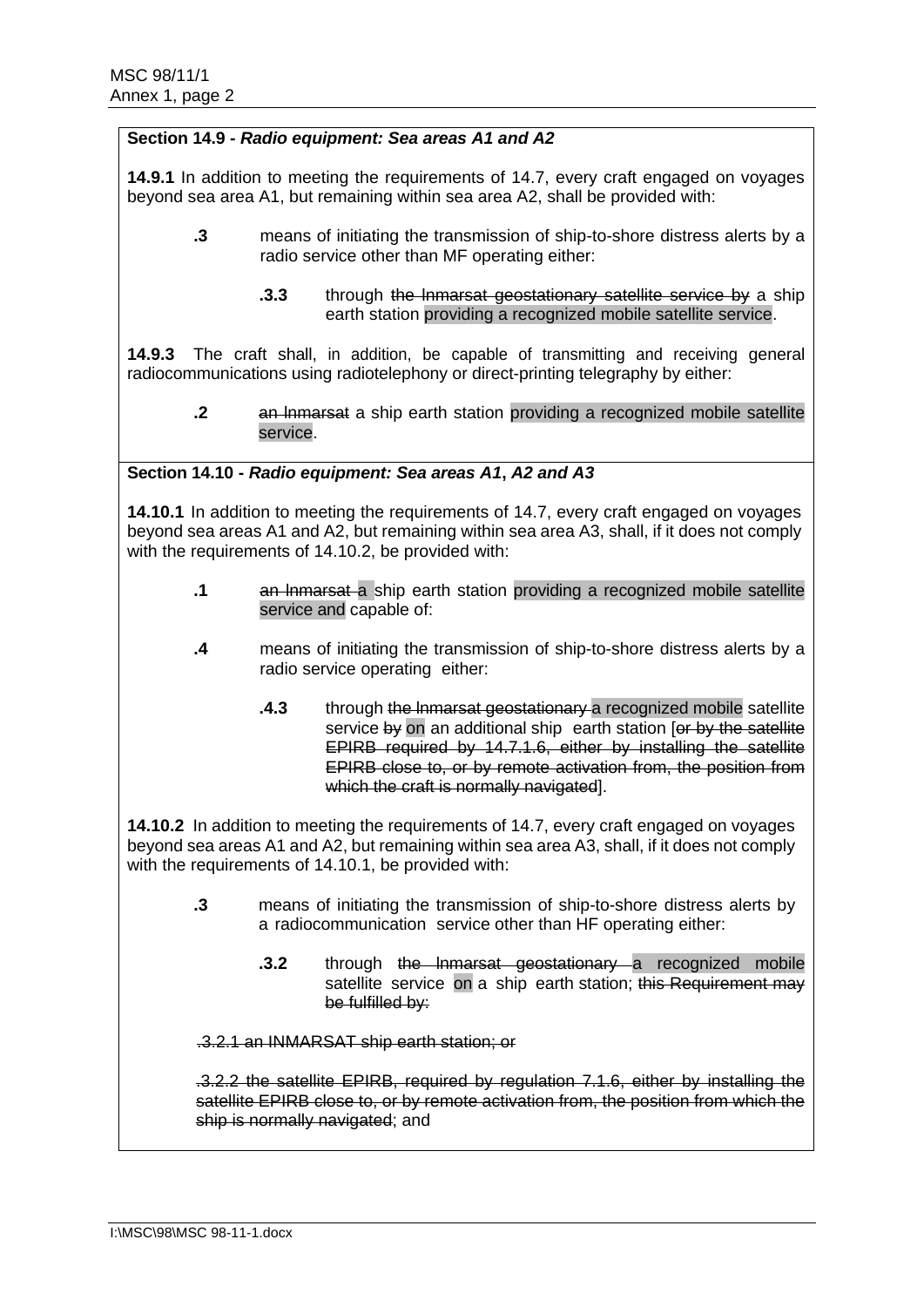# **Section 14.12 -** *Watches*

**14.12.1** Every craft, while at sea, shall maintain a continuous watch:

**.4** for satellite shore-to-ship distress alerts, if the craft, in accordance with the requirements of 14.10.1.1, is fitted with an lnmarsat a ship earth station providing a recognized maritime mobile service.

### **Section 14.13 -** *Sources of energy*

**14.13.2** Reserve and emergency sources of energy shall be provided on every craft to supply radio installations, for the purpose of conducting distress and safety radiocommunications, in the event of failure of the craft's main and emergency sources of electrical power. The reserve source of energy shall be capable of simultaneously operating the VHF radio installation required by 14.7.1.1 and, as appropriate for the sea area or sea areas for which the craft is equipped, either the MF radio installation required by 14.9.1.1, the MF/HF radio installation required by 14.10.2.1 or 14.11.1 or the Inmarsat ship earth station required by 14.10.1.1 and any of the additional loads mentioned in 14.13.5 and 14.13.8 for a period of at least 1 h.

\*\*\*